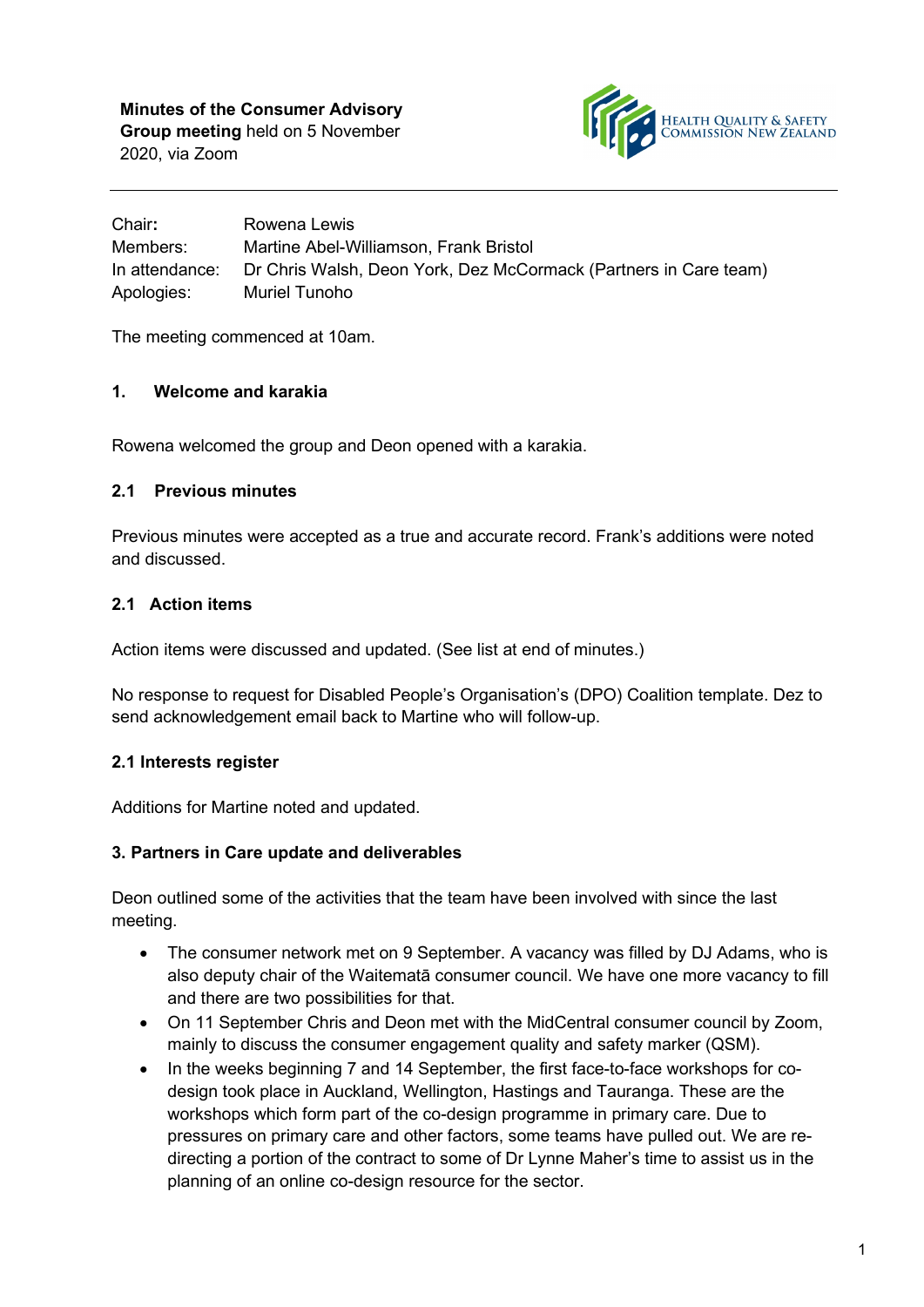- Janice and Deon met with Catherine Marshall who is contracting at the Ministry of Health. One of her tasks was to find consumer representation on an internal COVID-19 group which meets weekly. Martine and Bernadette Pereira will be on this group.
- Chris and Deon met with consumers and staff at Dunedin, West Coast and South Canterbury DHBs to talk about the consumer engagement QSM.
- Deon and Chris met with Ginny Abernathy of the Stroke Foundation to discuss the foundation's consumer membership.
- Chris has been attending meetings about the credentialing framework for surgical mesh facilitated through the Ministry of Health.
- The team continues with internal meetings to support Commission programmes and provide input to new and existing work (of note is the new group on Pacific equity and Māori quality improvement framework)
- We continue to support and lead the rainbow work in the Commission and have a forum planned for 2022. We are seeking a partnership with the Ministry of Health.
- Accessibility charter work is ongoing.
- Ehlers-Danlos Syndrome video follow up continues.

Frank asked about the health and disability standards review for Pacifica. It only centres on mental health and not any wider disability issues. The Commission is involved in a range of reviews. The Commission is setting up a Pacifica equity group and the Window on Pacific health is coming out next year.

Submissions for the health and disability standards are open until 13 Jan 2021. Dez will send around the review to the group and Rowena requested any feedback by close of business this coming Monday as to whether members think a submission by CAG to the review is warranted. [https://www.health.govt.nz/our-work/regulation-health-and-disability-system/certification-health](https://aus01.safelinks.protection.outlook.com/?url=https%3A%2F%2Fwww.health.govt.nz%2Four-work%2Fregulation-health-and-disability-system%2Fcertification-health-care-services%2Fservices-standards%2Fhealth-and-disability-services-standards-review&data=04%7C01%7Cfrank%40balance.org.nz%7C5b8e39f236d24d997a9208d88049fdf7%7C6a229d796e27494c9cdea916e4e7d35c%7C0%7C0%7C637400402576138020%7CUnknown%7CTWFpbGZsb3d8eyJWIjoiMC4wLjAwMDAiLCJQIjoiV2luMzIiLCJBTiI6Ik1haWwiLCJXVCI6Mn0%3D%7C1000&sdata=iFVpH%2BnijGDmuKRIGMItpZfbUL7rT0auAPHqfm4XYBI%3D&reserved=0)[care-services/services-standards/health-and-disability-services-standards-review](https://aus01.safelinks.protection.outlook.com/?url=https%3A%2F%2Fwww.health.govt.nz%2Four-work%2Fregulation-health-and-disability-system%2Fcertification-health-care-services%2Fservices-standards%2Fhealth-and-disability-services-standards-review&data=04%7C01%7Cfrank%40balance.org.nz%7C5b8e39f236d24d997a9208d88049fdf7%7C6a229d796e27494c9cdea916e4e7d35c%7C0%7C0%7C637400402576138020%7CUnknown%7CTWFpbGZsb3d8eyJWIjoiMC4wLjAwMDAiLCJQIjoiV2luMzIiLCJBTiI6Ik1haWwiLCJXVCI6Mn0%3D%7C1000&sdata=iFVpH%2BnijGDmuKRIGMItpZfbUL7rT0auAPHqfm4XYBI%3D&reserved=0)

## **4**. **Members' environmental scan**

## **Rowena**

- The consumer advisory group will send a letter of thanks to Iwona and Carmela (Rowena to sign), senior Commission staff who have recently resigned.
	- o Iwona: strong lens on consumers and equity (recording)
	- o Carmela: focus on primary care and aged residential care.
- Rowena gave feedback on the Perioperative Mortality Review Committee report at the board hui. Draft changed a bit and recommendations to the coroner were removed.
- The COVID response survey was discussed and difficulty for some with access to the patient portals. More action needed in response to survey results particularly the patient portal.
- Te Aho o Te Kahu (Cancer Control Agency) has appointed a consumer for their board.

## **Frank**

• Feedback on Mental Health and Addiction (MHA) Act Guidelines finished at the end of September. Frank will circulate the link.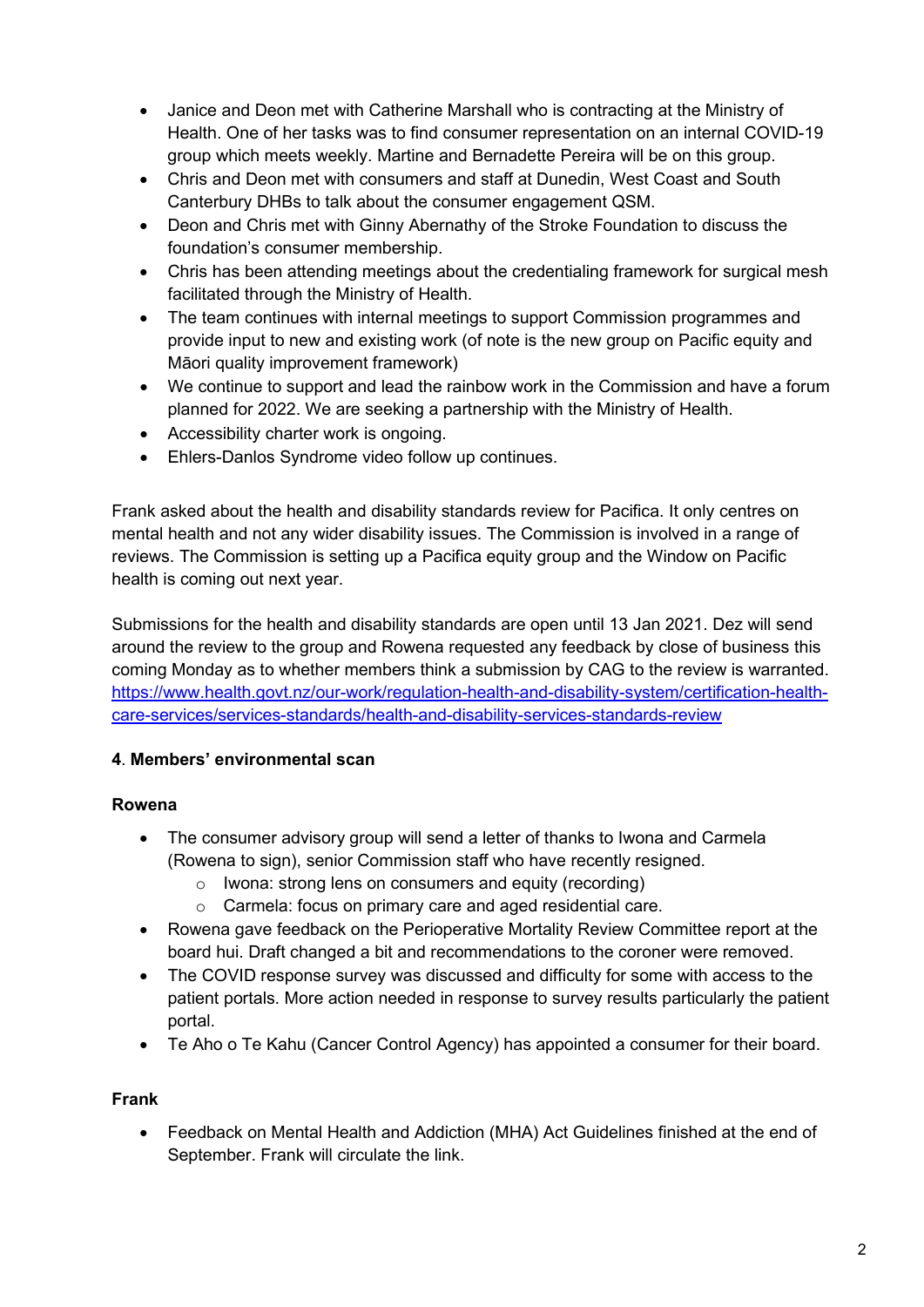- The new Mental Health and Wellbeing Commission will be part of a new landscape with implementation of the Heather Simpson report.
	- $\circ$  There is a peer support group meeting every six weeks.
	- o Mental health services continue to be under pressure. Funded bed numbers are under pressure.
	- o More acute beds to become available in MidCentral and Tairawhiti.
- Frank looking forward to Chris and Deon's visit to the consumer council in Whanganui next week. Council was disestablished after an equity-focused review. A new council will be set-up.

### (Frank's written environmental scan)

- MHA Act Guidelines review: new guidelines were published in September 2020. The revised guidelines are published as two documents: human rights document and a technical guidelines document: [https://www.health.govt.nz/publication/human-rights-and](https://www.health.govt.nz/publication/human-rights-and-mental-health-compulsory-assessment-and-treatment-act-1992)[mental-health-compulsory-assessment-and-treatment-act-1992.](https://www.health.govt.nz/publication/human-rights-and-mental-health-compulsory-assessment-and-treatment-act-1992)
- Attended the Ministry of Health'S MHA Lived Experience Knowledge Exchange Network meeting by Zoom. Facilitated by "People at the Centre" team in the deputy directorgeneral's MHA office at the Ministry of Health. No meeting this month.
- Some frustration emerging about lack of progress against He Ara Oranga. Of the \$1.9 billon promised in the Wellbeing Budget it appears little has happened other than limited expenditure on expanding access and choice.
- The National MHA Knowledge Exchange Network being built by Te Pou has three focus areas:
	- o COVID-19 psychosocial response
	- o equity
	- o access and choice.
- A MHA Peer Support Services Leadership group has formed and meets monthly discussing how peer roles can be better supported.
- MHA secondary services remain under pressure.
- Review of Nationwide Sector Standards happening with feedback due January 2021: [https://www.health.govt.nz/our-work/regulation-health-and-disability-system/certification](https://www.health.govt.nz/our-work/regulation-health-and-disability-system/certification-health-care-services/services-standards/health-and-disability-services-standards-review)[health-care-services/services-standards/health-and-disability-services-standards-review.](https://www.health.govt.nz/our-work/regulation-health-and-disability-system/certification-health-care-services/services-standards/health-and-disability-services-standards-review)

### **Martine**

- Has been sending regular updates via email.
- Critical care review still on-going. This is linked with the patient deterioration work the Commission is doing.
- Participated in a Ministry of Health COVID-related group and took a survey on how to receive COVID info.

## **5. Terms of reference feedback from Jen Margaret**

There was no further feedback on the terms of reference. Partners in Care are meeting with the Māori health outcomes team next month to discuss Jen's suggestions.

## **6. Preparation for November board meeting**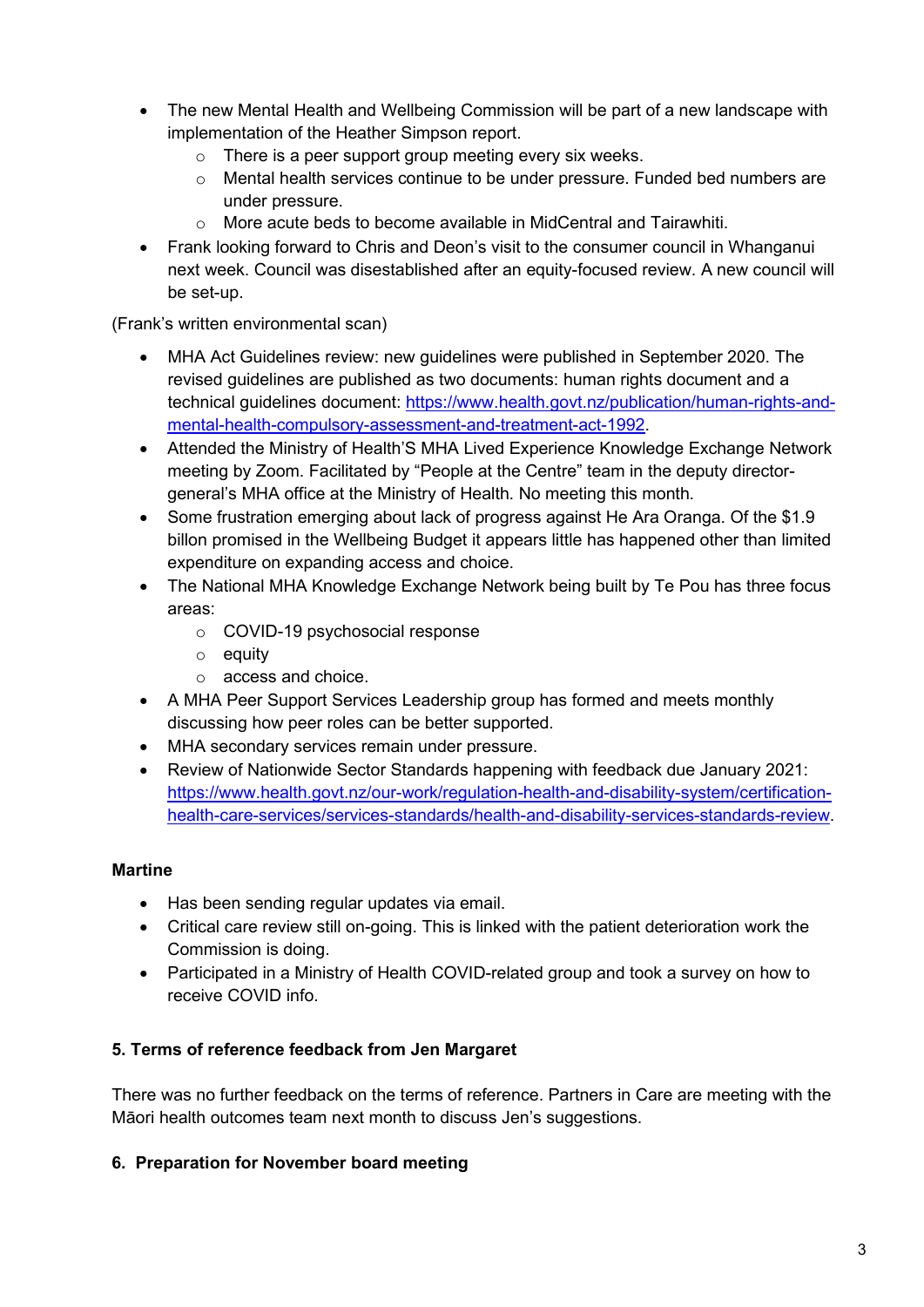The group discussed sending a brief paper prior to the meeting, to introduce the group and what our involvement is, so we make the most of our limited time.

Notes for discussion:

- The Simpson review and emphasis on involvement of consumers/family/whānau:
	- $\circ$  More detail is needed about how to implement the review; it doesn't say the consumer should be involved every step of the way to drive change.
	- $\circ$  There is disappointment in the paper from a disability viewpoint.
	- $\circ$  It would be a backward step in disability if implemented as it is defined now.
	- $\circ$  "How to" question is the main issue in getting the groups involved at a consumer level.
	- $\circ$  Concerned that it doesn't go far enough to cover consumer involvement and we need evidence that consumers will be involved at all levels.
- What influence does the board have to endorse DHB's setting money and resources aside for consumer engagement eg, in DHB annual plans.
- Reminder that consumers have lived experience. They are an asset to call on.
- The consumer advisory group is interested in analysing the fine detail in reports but recommendations need to be monitored more.
- Want the Board to do something about the 'how' of consumer engagement.
- We need to professionalise consumerism and value consumers for their input in monetary form. Payments to consumers need to be made properly, not by giving vouchers. This should be standardised across DHBs.
- Need a broad statement for all health providers to provide funding to consumers.
- Rowena to give bullet points of questions to pose to the board, discuss with Chris then distribute to the advisory group for comment.

### **7. Critical issues for focus at a strategic level – 2021 onwards**

This item was covered off under item 6.

### **8. Discuss further work in the disability area (see item 6 from minutes 9 July) Item carried over**

- Previous items were discussed and Chris updated were we were at.
- Chris to talk to Janice to follow-up on adverse events.

### **9. Other business**

- Local consumer council chairs are interested in setting up a national consumer council group. Will wait to see how this develops.
- Meetings for next year will be set once board hui dates are known. Preference for zoom – but one in person with Te Rōpū as per the advisory group terms of reference.

### **10. Meeting closed**

Chris closed the meeting at 12pm with a karakia.